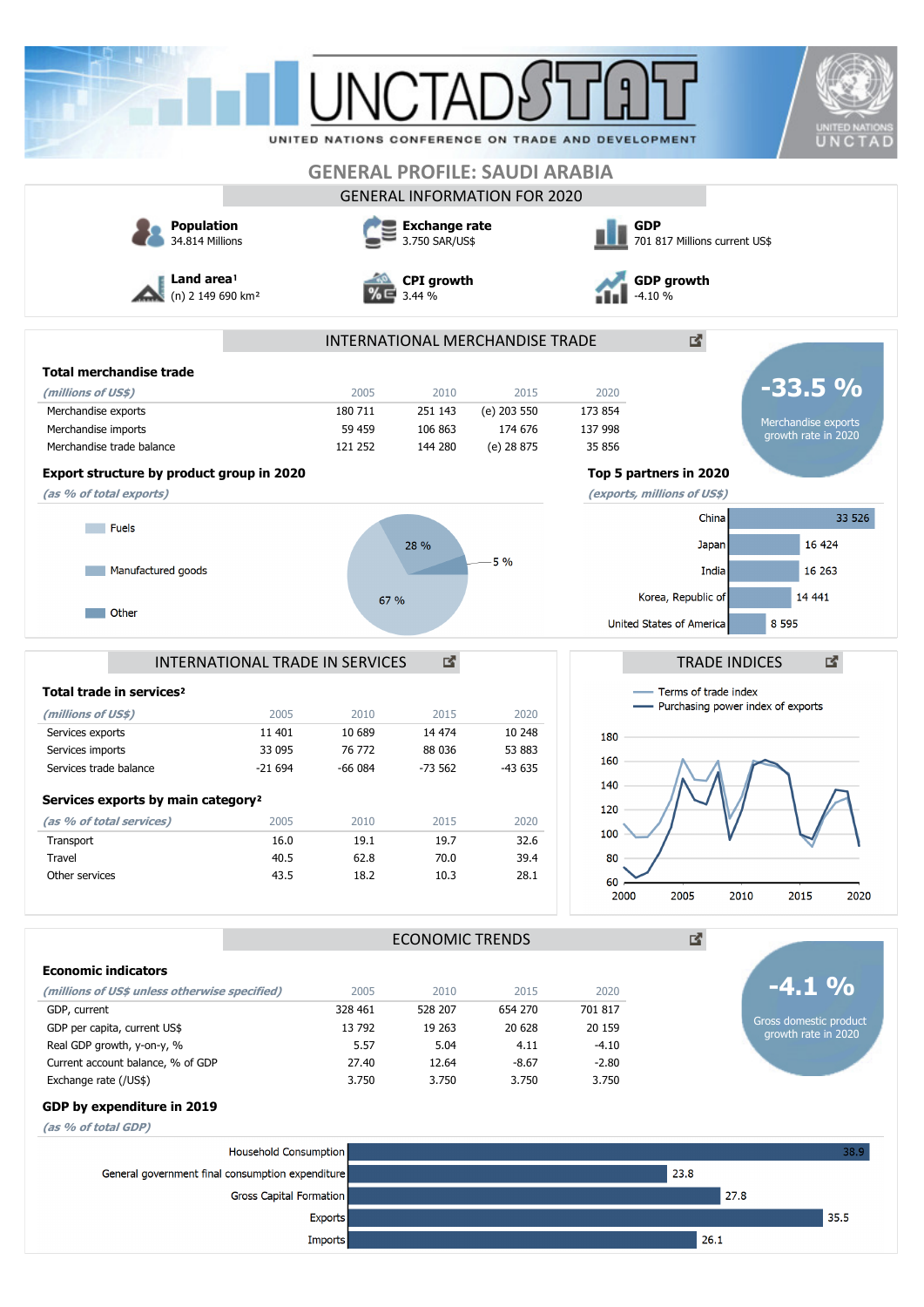

Share of the total world merchant fleet in 2020

|                                                                    | 2005      | 2010      | 2015      | 2020                 |
|--------------------------------------------------------------------|-----------|-----------|-----------|----------------------|
| Merchant fleet, national flag (thousands of DWT)                   | 2 5 8 2   | 2 3 1 9   | 4 2 6 0   | 13 901               |
| Liner shipping connectivity index (maximum $2006 = 100$ for China) | $\cdot$ . | 44.82     | 53.51     | 64.30                |
| Container port throughput (TEU)                                    | $\cdot$ . | 5 313 404 | 7 783 000 | 9 3 9 4 10 0         |
| <b>Information economy indicators</b>                              |           |           |           |                      |
| $(as % of)$                                                        | 2005      | 2010      | 2015      | 2020                 |
| Share of ICT goods, % of total exports                             | 0.07      | 0.11      | 0.16      | $\cdots$             |
| Share of ICT goods, % of total imports                             | 6.65      | 7.35      | 7.48      | $\ddot{\phantom{0}}$ |
|                                                                    |           |           |           |                      |